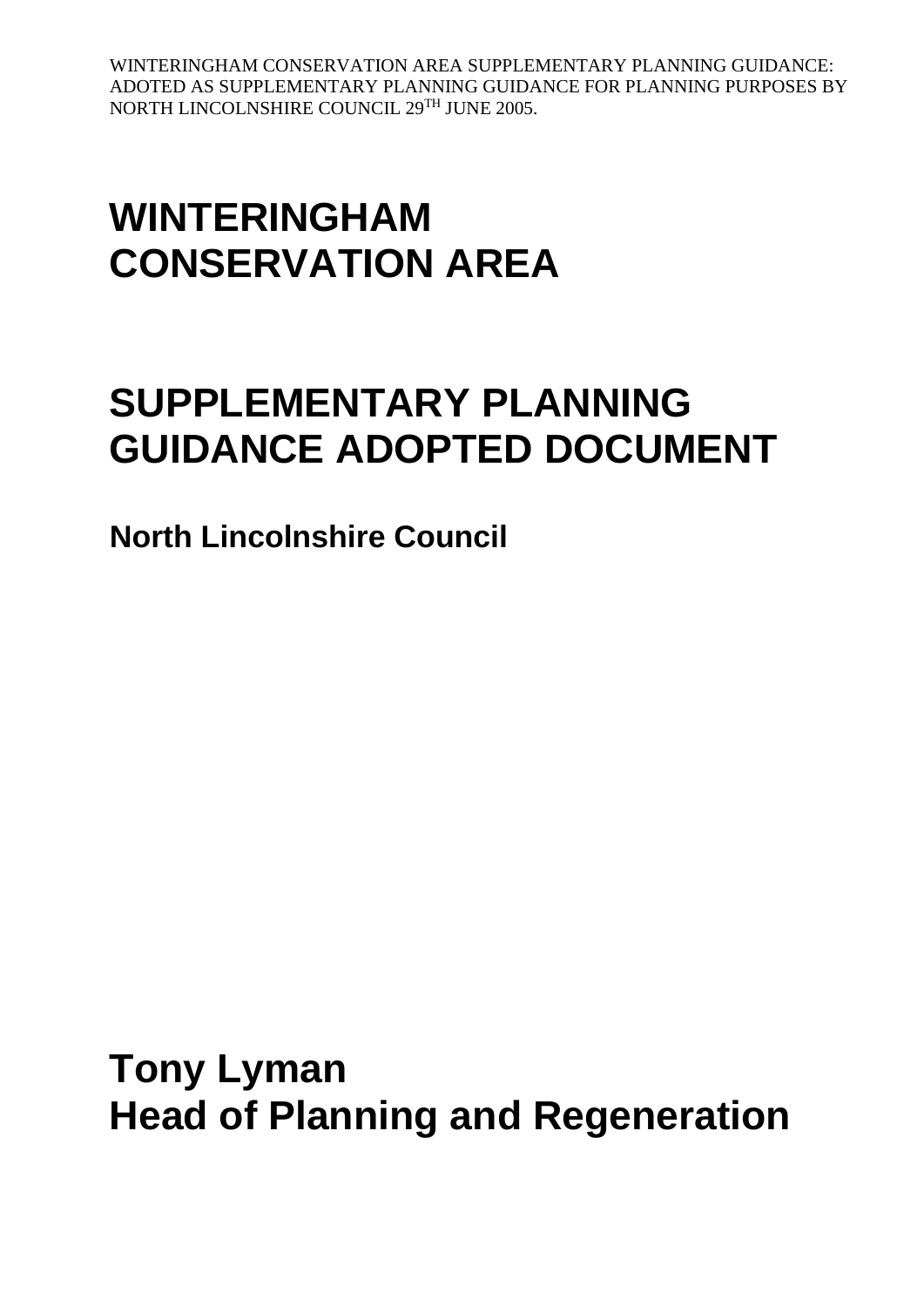# **Contents**

## **Section 1: Background Information**

- 1.1 Introduction
- 1.2 North Lincolnshire Local Plan
- 1.3 The development of Winteringham
- 1.4 The character of the Winteringham Conservation Area

## **Section 2: Policies**

- 2.1 General information
- 2.2 Listed buildings
- 2.3 Buildings of townscape merit
- 2.4 Other buildings Neutral buildings and negative buildings in their present form.
- 2.5 New development
	- (i) Siting
	- (ii) Design
	- (iii) Materials
	- (iv) Uses
- 2.6 Protection of views and focal points
- 2.7 Trees
- 2.8 Environmental and street improvements
- 2.9 How residents can help

## **Useful names and addresses**

## **Bibliography**

## **Maps:**

Map showing Conservation area boundary; listed buildings; building of townscape merit and other features of the conservation area.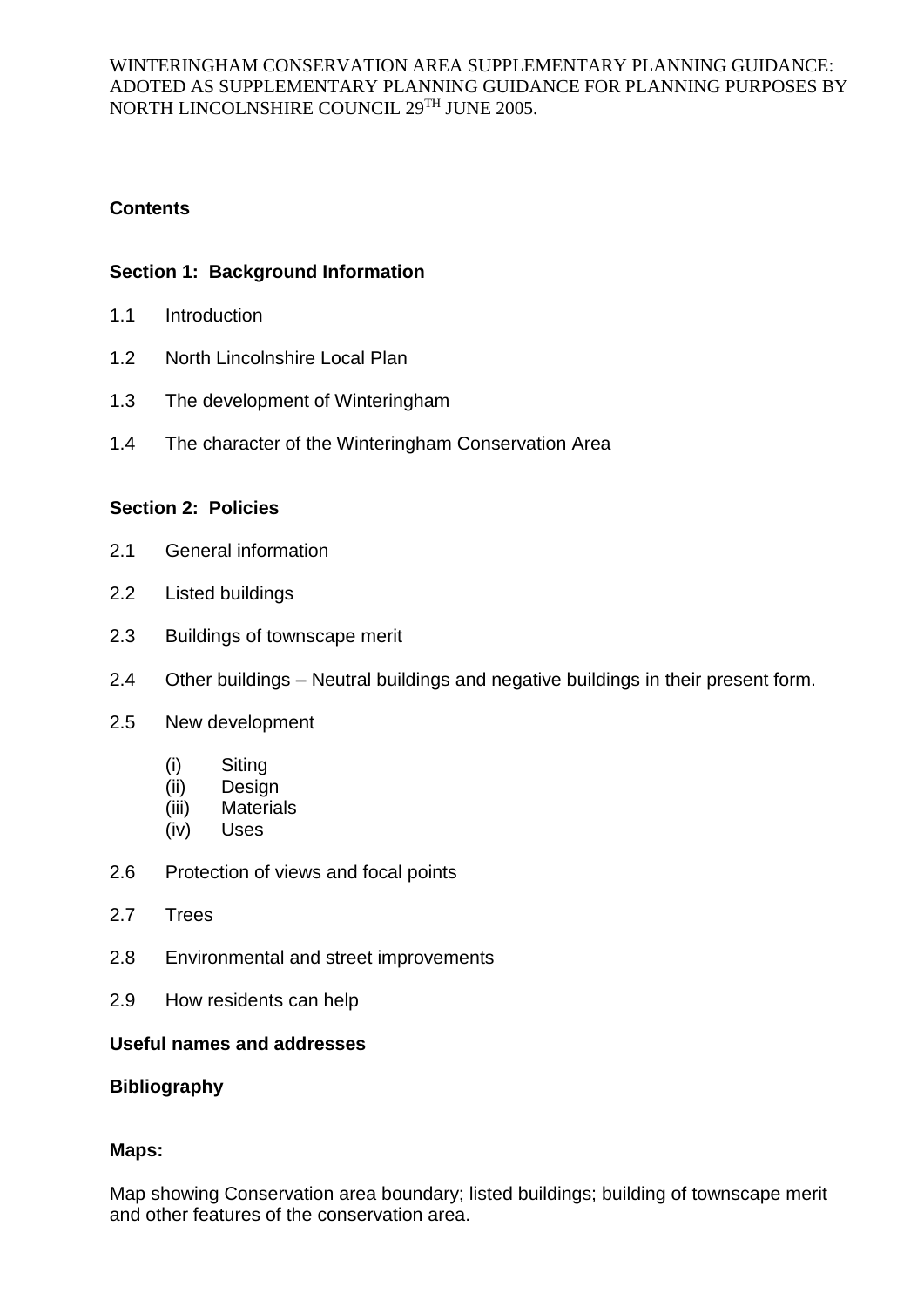# **SECTION 1 – BACKGROUND INFORMATION**

# **1.1 Introduction**

The village of Winteringham sits on the scarp slope at the north end of the Lincoln Edge, overlooking the Humber estuary. It is close to where the Roman road, Ermine Street, veers eastwards to an historical ferry point on the coast. Remains of an Iron Age settlement have been found at the north end of Ermine Street and there was a Roman fort that was succeeded by a larger Roman settlement. The village, however, is slightly to the west of this and the evidence points to Norman and medieval origins.

There are two parts to the village: In the west, the earlier settlement was associated with All Saints' Church, which has  $11<sup>th</sup>$  and  $12<sup>th</sup>$  century work in its tower and nave, and to the east, a planned market town was laid out in about the 13<sup>th</sup> century. The two areas are now linked by subsequent development.

With land improvements in the 18<sup>th</sup> century, agriculture became a major source of employment locally and, in Winteringham itself, there were many of the supporting trades such as shoemakers, blacksmiths and wheelwrights. The proximity of Winteringham Haven meant that the village was more readily accessible by water than by road, and the combination of farming and trade lead to the development of flourmills and warehouses in the 19<sup>th</sup> century. Increasing prosperity also resulted in a number of houses being upgraded to a higher status.

Now, the village has been added to and infilled by successive phases of development, well into the 20<sup>th</sup> century, to become a provider of local housing needs rather than employment. However, a good deal of evidence survives of earlier uses and customs.

A conservation area is *an area of special architectural or historic interest the character or appearance of which it is desirable to preserve or enhance.* This is set out in the Planning (Listed Buildings and Conservation Areas) Act 1990, which requires local authorities to publish proposals for the preservation and enhancement of conservation areas and to assess all development proposals within such areas very carefully.

This document builds upon an appraisal of the character of the conservation area, which is published as a sister document, by providing detailed guidance on the management of the area. Both documents have been the subject of a consultation with local residents and other interested parties and have been amended as a result. North Lincolnshire Council has adopted both as Supplementary Planning Guidance to be used to inform and guide its decision making when determining planning and listed building consent applications within, and on the boundaries of, the conservation area.

# **1.2 North Lincolnshire Local Plan**

The North Lincolnshire Local Plan was adopted in May 2003 and should be consulted in conjunction with this document. Within the Plan are detailed policies, which seek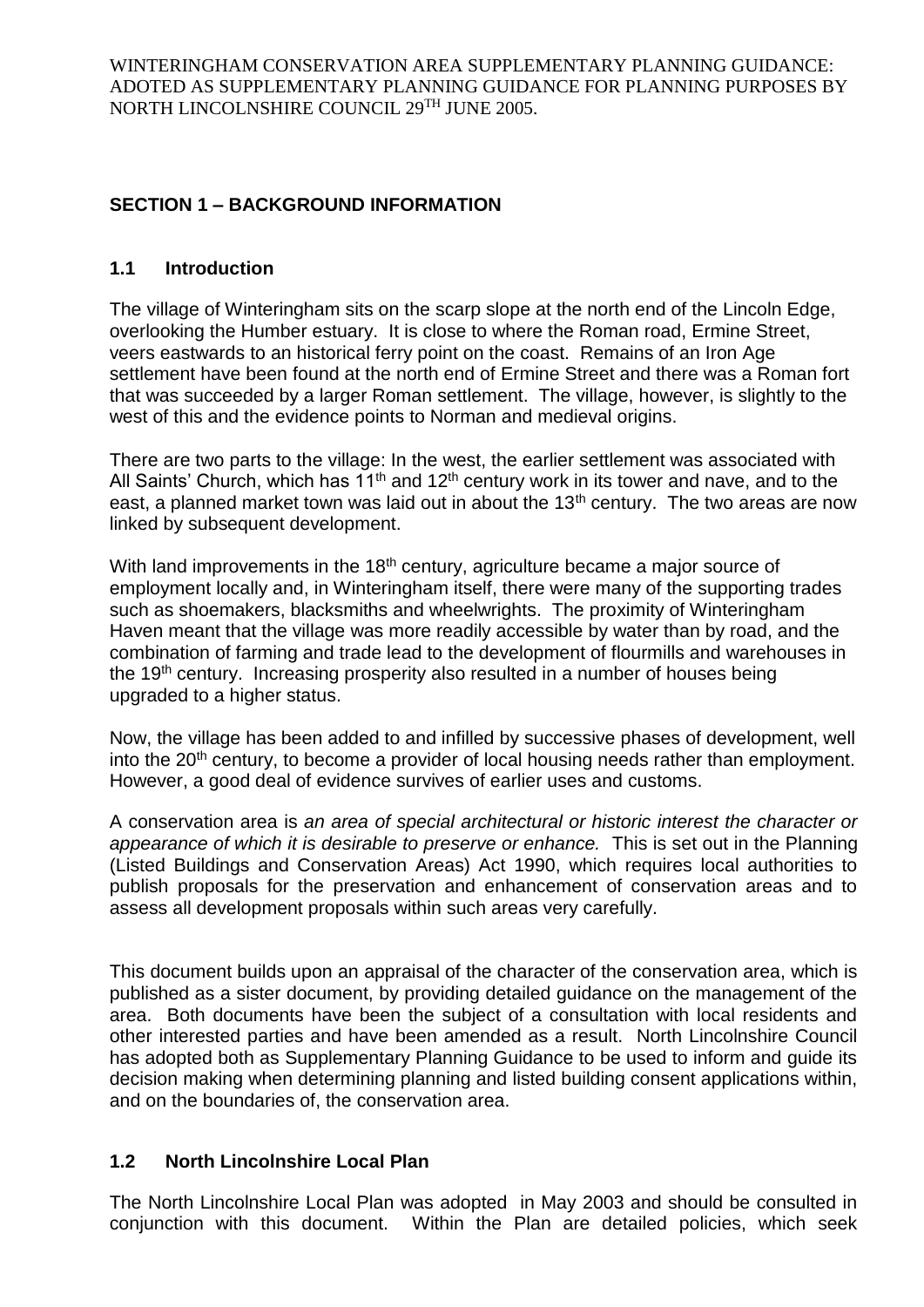(amongst others) the protection of listed buildings and the preservation and enhancement of conservation areas.

Winteringham is defined in the Local Plan as a minimum growth settlement where any significant future development is considered inappropriate. A healthy rural economy is promoted via the retention of the existing level of services. The Local Plan seeks to address local housing need through the limited development of previously developed land and re-use of vacant buildings, and to safeguard the greenfield sites of the locality. It stresses that no building would be permitted without it being in keeping with the size and character of the village.

Within the Plan there are detailed policies, which seek (among other objectives) the protection of listed buildings and the preservation and enhancement of conservation areas. These are included in the chapter on "The Historic Environment".

#### *Briefly, the following policies are relevant:*

Policy HE1 Conservation Areas.

This policy states that the Council will continue to protect areas of special quality and character by designating new conservation areas, and by reviewing existing conservation areas.

Policy HE2 Development in Conservation Areas.

This policy states that all new development within a conservation area, or which might affect the setting of it, should preserve or enhance the character and appearance of the area and its setting. Detailed guidance is also included on how this should be achieved.

Policy HE3 Demolition in Conservation Areas. This policy provides the criteria by which applications for demolition will be considered.

Policy HE4 Shopfronts, Canopies and Blinds in Conservation Areas. This policy provides guidance on the control of shopfronts and advertising within conservation areas.

Policy HE5 Development affecting listed Buildings. This policy describes how the Council will seek to secure the preservation, restoration and continued use of listed buildings.

Policy HE6 Demolition of Listed Buildings. This policy outlines how applications for the demolition of listed buildings will be assessed.

Policy HE7 Advertisements and Listed Buildings. This policy describes the standards that will be applied when considering applications for

signs or advertisements on listed buildings.

Policy HE8 Ancient Monuments

This policy states that the Council will protect Scheduled Ancient Monuments and other nationally important monuments, and their settings, from adverse development.

Policy HE9 Archaeological Evaluation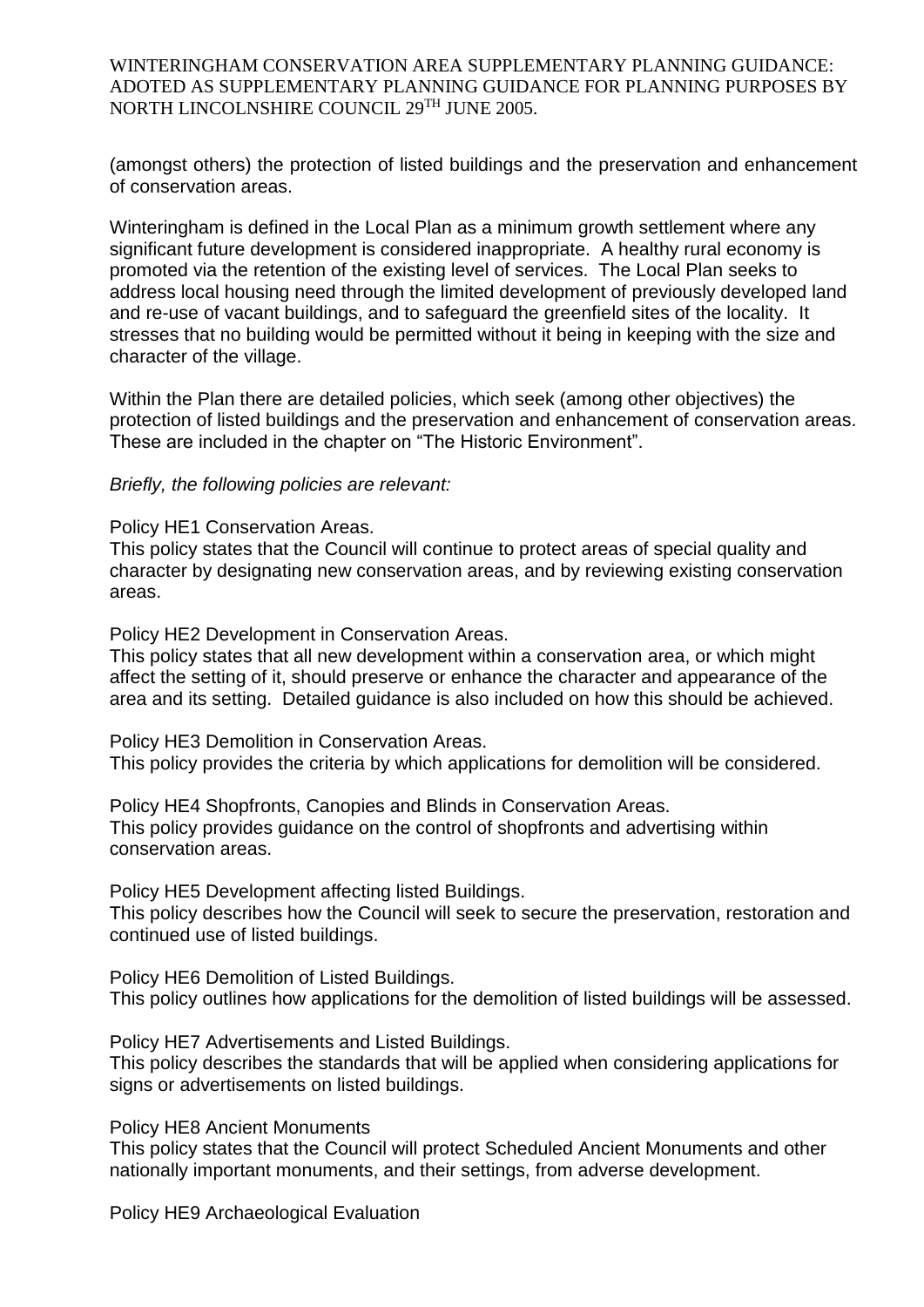This policy outlines the requirements for archaeological evaluations of certain sites and buildings. This policy is consistent with central government advice in PPG16, which stresses the importance of understanding and recording sites and buildings prior to development.

## **1.3 North Lincolnshire Development Framework.**

The Council is progressing with a new development framework that will replace the Local Plan in due course. Conservation area SPG will be retained as part of the framework.

## **1.4 The development of Winteringham**

It is known that an Iron Age settlement existed to the east of Winteringham and that this was followed by a Roman fort marking the end of Ermine Street, before it continued north of the Humber to York. This was succeeded by a more substantial Roman settlement close to the present Winteringham Grange.

Winteringham itself is a short distance to the northeast. The earliest evidence is the 11<sup>th</sup> and 12<sup>th</sup> century masonry of the tower and nave of All Saints' Church, which incorporates re-used Roman stonework. The rest of the church is  $13<sup>th</sup>$  and  $14<sup>th</sup>$  century with restorations carried out in the mid-19<sup>th</sup> century. The early village grew up around the church although nothing survives that is any older than the remains of the Old Rectory, built in 1649.

East of the early village, a planned settlement was laid out in the  $13<sup>th</sup>$  century, characterised by High Burgage and Low Burgage. In Medieval town planning, the burgages are the plots of land defining the main streets, which allowed all those with a landholding interest to have a street frontage and sufficient space behind for outbuildings, stables and subsistence gardening. Typically, the burgage plots would have a rear service access and, here, Back Lane and Ferry Lane perform the function. There was also a market space on Market Hill.

Outwardly, little survives of Medieval Winteringham apart from its plan. The earliest house is Gate End Farm, which appears to date from the  $16<sup>th</sup>$  and  $17<sup>th</sup>$  centuries. However, evidence of timber framing suggests the possibility of earlier material.

In the late Middle Ages, Winteringham was apparently a marshy place with a depressed economy but, with land drainage and farming improvements in the  $17<sup>th</sup>$  and  $18<sup>th</sup>$  centuries, prosperity increased. This is reflected in the substantial remodelling of large houses, such as the Manor House, and new buildings like Scarborough House and The Hollies. By 1831, there were 28 farms in the village.

Winteringham relied, for communications, on river traffic more than the roads almost until the 20<sup>th</sup> century. The Haven, a small inlet at the north end of Low Burgage, provided all the facilities for shipbuilding and the landing or despatch of commodities. The urban expansion of Hull in the 19<sup>th</sup> century also provided a ready market and small industries, such as flourmills, maltings, breweries, brick kilns and warehouses flourished in and around the village.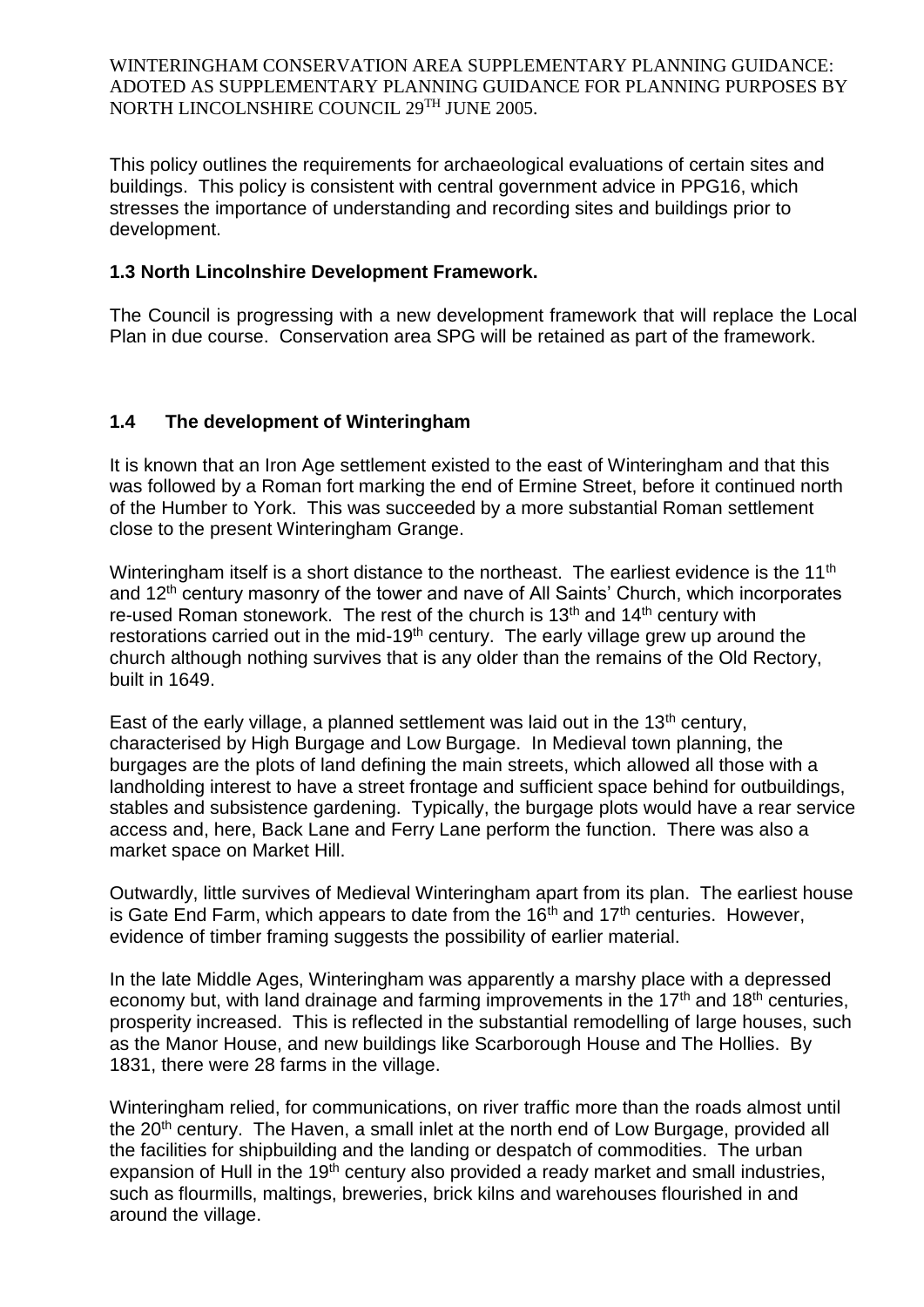However, little evidence is left of this industrial activity. Improvements to road transport throughout the  $20<sup>th</sup>$  century have taken the trade away from the river and The Haven is now used for recreation. Centres of employment outside the immediate area are now more accessible to Winteringham and this has led to outward commuting and significant increases in housebuilding, particularly in recent years. The lack of local employment has meant a decline in local services so that, although there are still two shops and a public house, Winteringham is no longer the self-sufficient community that it was.

# **1.5 The character of the Winteringham Conservation Area**

The buildings of Winteringham span several centuries, but they are united by a predominant use of local limestone, brick and tiles. The informal streets are defined by historical properties fronting directly onto them, but this is less apparent with more recent building. With the demise of the 19<sup>th</sup> century industrial buildings, there is now a domestic scale throughout the area.

Set at the end of the Lincoln Edge, Winteringham has a commanding position with dramatic views across the marshlands to the Humber estuary. These are particularly apparent from the churchyard and down Marsh Road and Lower Burgage. There is also a spectacular view eastwards to the Humber Bridge from the top of High Burgage. There is a constant reminder of the connection between Winteringham and the surrounding countryside in the evidence of farms within the village, both those in current use and those now purely residential.

Local limestone is the primary building material in the conservation area. It generally takes the form of coursed walling and rubblestone although some ashlar was used on the church. The development of brick making led to the use of bricks to strengthen openings and corners of stone buildings, and the combination of limestone with red brick dressings has become characteristic of the area. In the 18<sup>th</sup> century frontages wholly of brick were built as a matter of prestige. By the 19<sup>th</sup> century, with advances in industrial production and transport, brick building is the norm, although some are rendered to disguise inferior materials or to add architectural embellishment.

Winteringham has, clearly, experienced a good deal of remodelling and rebuilding over the last three centuries and urbanisation has tended to preclude the early vernacular forms found across North Lincolnshire. The 17th century Spring Cottage has been raised and gothicised, for instance, and cottages of a similar age in Silver Street have also been dramatically altered. Gate End Farm, in Low Burgage, is a remarkably rare survival of 16th century timber framing.

From the mid-18<sup>th</sup> century and into the early 1800s, a series of substantial houses were built. These include Spring House (1740 – enlarged in 1816), Scarborough House (1775), The Hollies and the New Rectory (1847). There was some early experimentation with brick as the main material, as for example with the early 19<sup>th</sup> century yellow brick at Spring House. However, as brick became more available, its use was almost universal for buildings in Winteringham after the late 19<sup>th</sup> century. Then, in the 20<sup>th</sup> century, the building forms themselves become universal so that, for instance, the 1980s red brick bungalows in West End have detailing that is distinctive of the period but not of the locality.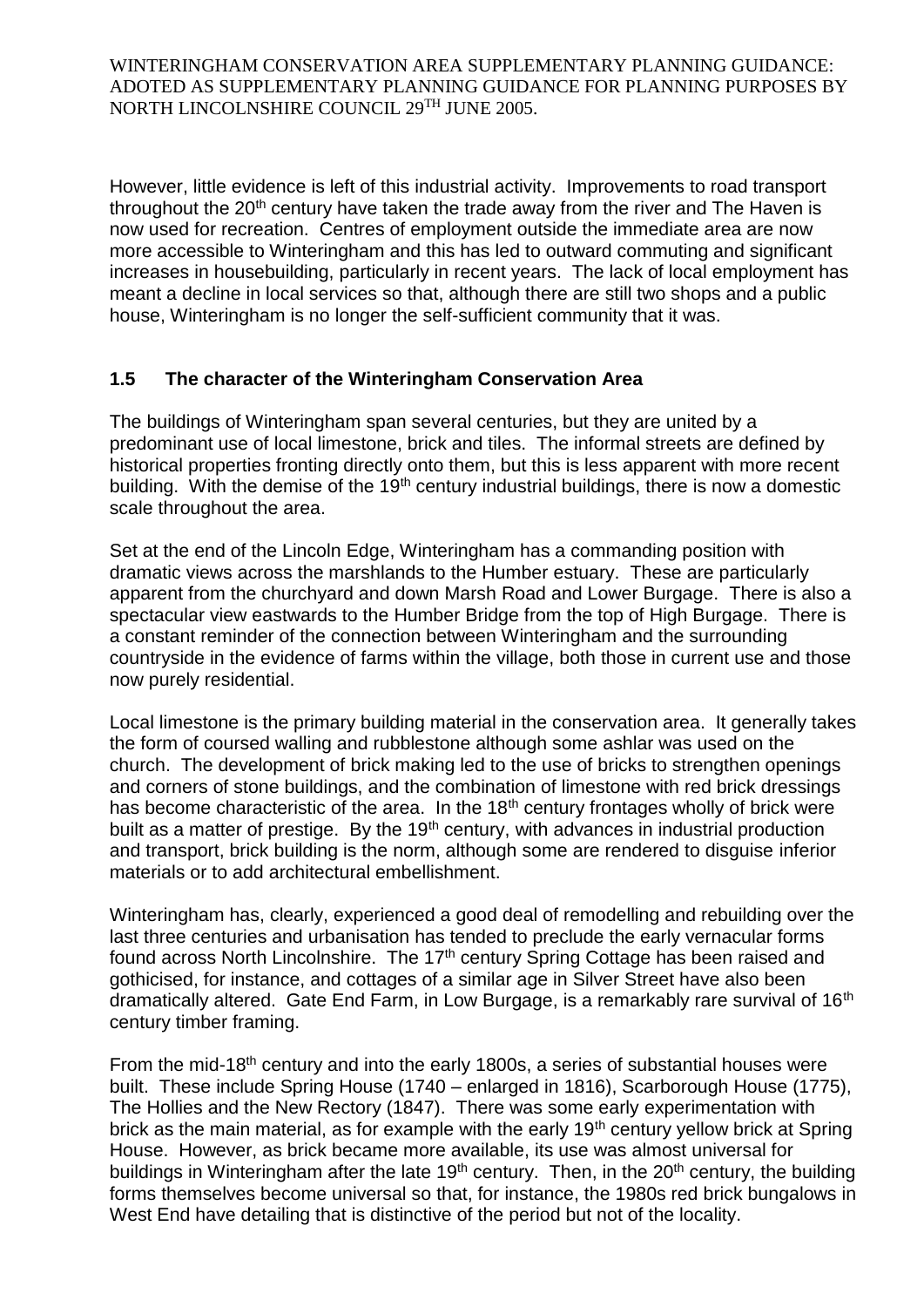A characteristic feature of Winteringham is the use of Gothic pointed windows in the gable ends of houses. This device is seen to great effect on the north side of West End.

Early windows were either simple casements or horizontally sliding 'Yorkshire' sashes. In the 18<sup>th</sup> and 19<sup>th</sup> centuries, vertically sliding sash windows became the standard for most windows, although casements were retained for lesser situations, such as dormers or industrial uses. Replacement joinery in the  $20<sup>th</sup>$  century has often broken with tradition by introducing functional variations of fixed and top-hung lights, imitation sashes, and the use of plastic frames instead of the previously universal softwood. Generally these changes have not maintained the character of the conservation area.

There is no surviving evidence for the use of thatch in Winteringham, even though it must have been in general use before the development of clay products. Clay tiles are, therefore, the predominant roofing material in plain, pantile and Roman tile forms, although the late 20<sup>th</sup> century has also seen the rise of concrete imitations.

Welsh slate may have been imported by sea for use in prestigious cases, such as Spring House, but its use is rare in Winteringham even though it became more readily available after the railways had been established in the 1840s.

# **SECTION 2 – POLICIES**

## **2.1 General information**

The following sections contain a number of policies and guidance for preserving or enhancing the Conservation Area. Included is information about controls on listed building and about improving buildings that contribute positively to the character of the conservation area. Further sections deal with the design of new development, and the protection of important views and focal points. Included at the end of this section is a list of various organisations which publish additional guidance, including details of where to obtain Central Government policies and guidance on listed buildings and conservation areas. Further guidance on planning in conservation areas can be obtained from the Council's Planning and Regeneration Service.

## **2.2 Listed buildings**

The rebuilding and expansion of Winteringham into the late 19<sup>th</sup> century means that there are many well-detailed buildings that do not qualify for statutory listing, which becomes more rigorous for buildings after the mid-1800s. Nonetheless, there are some 17 list entries for the conservation area.

The most important listed building is the Church of All Saints with its Norman tower and nave, and medieval aisles, chancel and transepts. William Fowler made repairs and alterations in 1827 and then there was a major restoration in 1849-51 possibly by Sir George Gilbert Scott, who was working at Saxby All Saints at the time. The work was supervised by George T Andrews of York, the architect responsible for the New Rectory.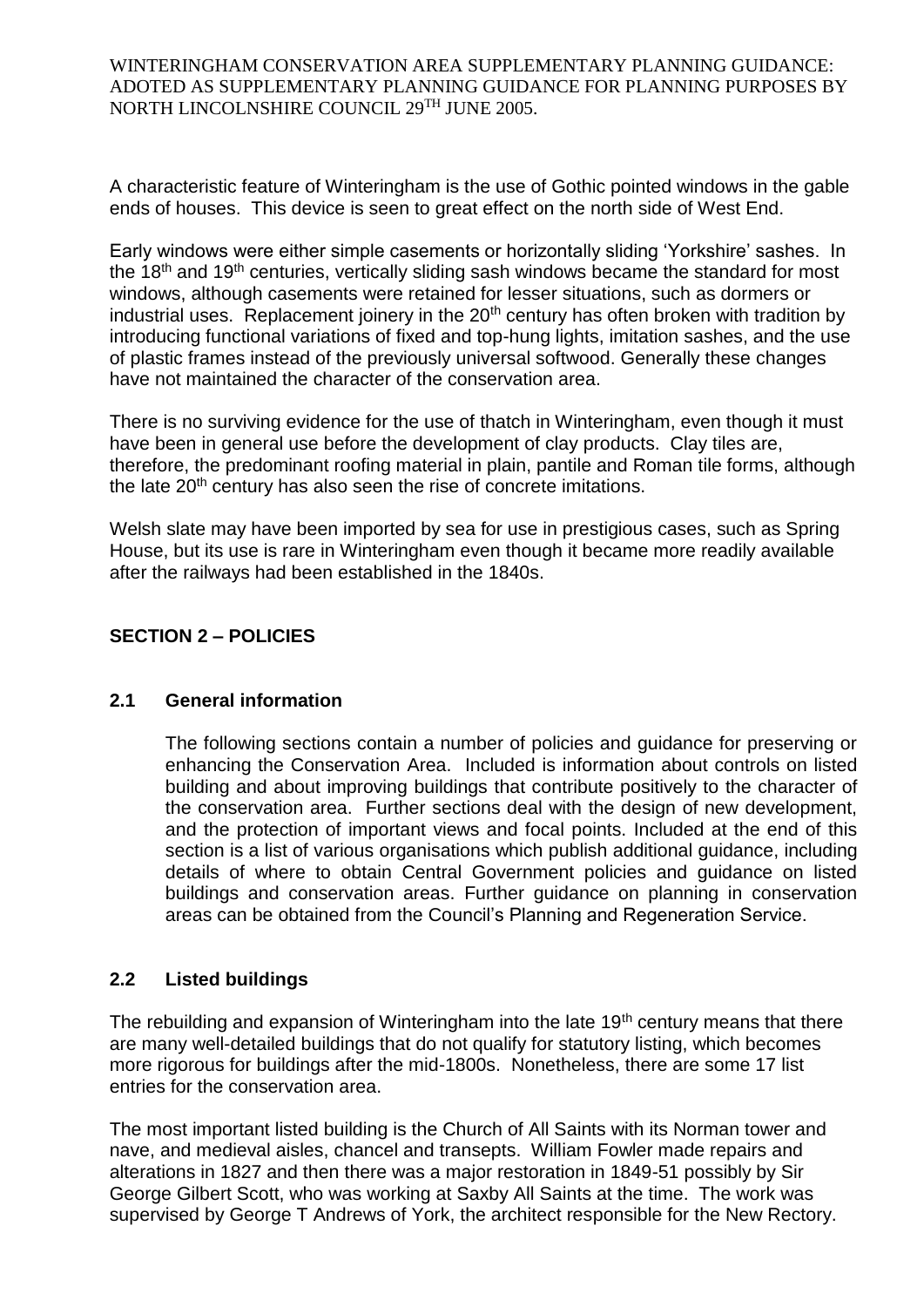The church is listed Grade I while all the other entries are Grade II. Also included are the rare timber framed Gate End Farm and cottages from the  $17<sup>th</sup>$  century, such as Spring Cottage, Whitegates and Silver Cottage, and the disused cottage in Silver Street. Most of the substantial houses of the 18<sup>th</sup> and 19<sup>th</sup> centuries are listed as well as the picturesque cottage at Orchard House, Nos.3&5 West End and the dovecote at the Manor House. There are several other houses that might have been listed but for the degree of alteration that has taken place particularly to doors and windows. The K6 telephone kiosk in West End is also listed.

Polices relating to listed buildings can be found in the North Lincolnshire Local Plan Revised Deposit Draft dated December 2000 (Polices HE5, HE6 and HE7). Broadly, these seek to prevent the demolition of listed buildings or their unsympathetic alteration.

"Listing" covers both the interior and exterior of a listed building, and all structures within the curtilage which predate 1947. "Listed Building Consent" is needed to alter or extend a listed building, and sometimes, with extensions over a certain size, planning permission will be needed as well. Alterations to listed buildings which may need consent include relatively minor changes like inserting a new window; removing an internal wall or fireplace; adding a chimney or flue; removing paneling or fitted cupboards; and inserting a new bathroom where new drainage is required.

 *Listed Building Consent is needed for all alterations and extensions which affect the architectural or historic interest of a listed building.*

Like-for-like repairs usually do not require Listed Building Consent. Owners of such buildings are encouraged to use traditional materials for roof repairs including lead for flashings and pantiles (or occasionally slate) for roofing repairs. Brickwork and stonework should only be repointed when necessary, using traditional lime mortars with a brushed flush joint (not weather-struck). Cleaning of masonry is not necessary in Winteringham. Windows should always been repaired *in situ* rather than replaced wholesale. Traditional sash or casement windows can easily be upgraded to provide dramatic improvements in sound and heat insulation without either replacing the window or resorting to secondary double glazing, which sometimes has an impact on internal features such as shutters. Front doors should also be repaired whenever possible but where replacement is needed, the new door must match the original exactly.

 *Like-for-like repairs usually do not require Listed Building Consent although they must be carried out using traditional materials and detailing.*

The importance of historic details must be recognised when dealing with listed buildings. The listed buildings in Winteringham tend to have their original windows with moulded glazing bars and front doors which retain their planked or paneled design. Inside, they sometimes retain original features, such as skirtings, cornices, fireplaces and tiling. All such features should be preserved and protected from loss or damage.

 *It is important to retain internal features such as fireplaces when altering a listed building.*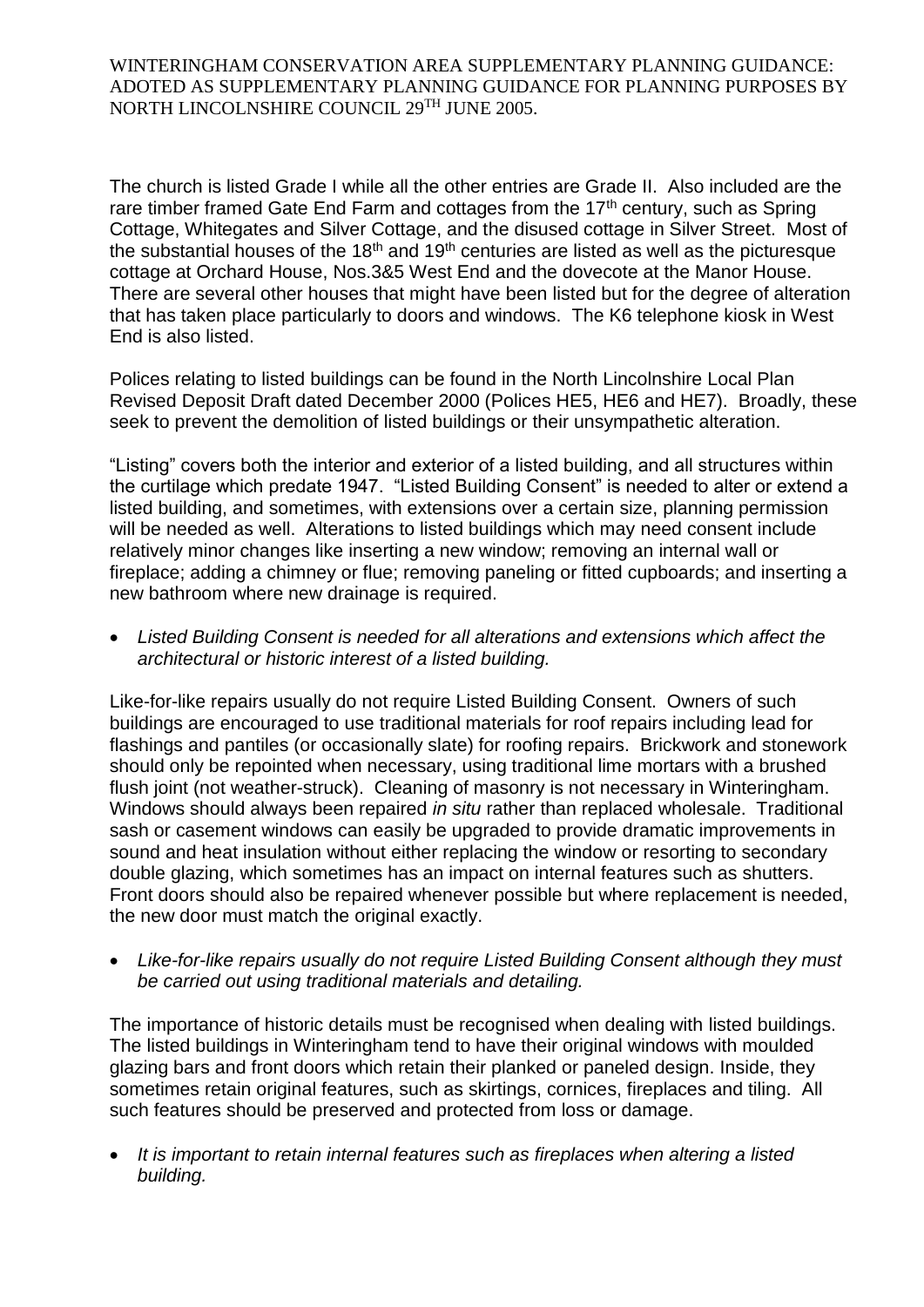When considering altering a listed building, it is important that the original plan form is protected. Opening-up previously separated rooms or removing chimneybreasts and moving staircases are all changes which are unlikely to receive Listed Building Consent. Similarly, extensions to listed buildings should be carefully designed to reflect the scale and detailing of the original building. Extensions to the rear should be lower than the original building and secondary in scale. Material and details should match the original examples within the listed building, including windows and eaves and roof details. Applications for such changes should therefore provide enough detailed information for the Council to assess the impact of the scheme on the character of the existing building. Usually, the Council will require plans, sections and elevations at 1:50 scale with larger scale drawings illustrating details such as new windows and doors.

The English Historic Towns Forum is producing an informative guide on the making of better planning applications for proposals affecting conservation areas and listed buildings which is copyright to that body until October 2003. Applicants will find this of assistance in making applications (The English Historic Towns Forum – ISBN 1 898261 51 2 – Tele 0117 9750459 – e-mail: ehtf@uwe.ac.uk).

 *The original plan form of a listed building should be preserved. Extensions should be secondary in scale to the original building and carefully detailed. Applications for alterations and additions will need to be drawn-up to 1:50 scale.* 

Alterations which require Listed Building Consent are currently zero-rated for VAT but repairs to listed buildings are assessed at the usual VAT rate of 17.5%. Owners should contact the Customs and Excise Office in Scunthorpe (Tel: 0845 0109000) for further details and a leaflet.

# **2.3 Buildings of Townscape Merit and demolition in conservation areas**

Conservation Area Consent is required for the full or substantial demolition of buildings within the conservation area. In accordance with Government guidance in PPG15, there is a presumption in favour of retaining those buildings which make a positive contribution to the character or appearance of the conservation area.

This appraisal has identified a large number of Buildings of Townscape Merit. These are buildings which, although not statutorily listed, are considered to make a positive contribution to the character of the Winteringham Conservation Area. Most of them date from the late  $18<sup>th</sup>$  or early  $19<sup>th</sup>$  century.

In general, the buildings retain their original appearance but for alterations, such as doors or windows, which could be restored relatively easily. Their age and architectural interest is considered to provide sufficient justification for the presumption in favour of retention to apply and the Council will resist their demolition unless the applicant can prove that the building is wholly beyond the point of economic repair and incapable of a beneficial use. Additionally, because these buildings are an important part of the character of the conservation area, the Council will pay special attention to applications for alterations and extensions.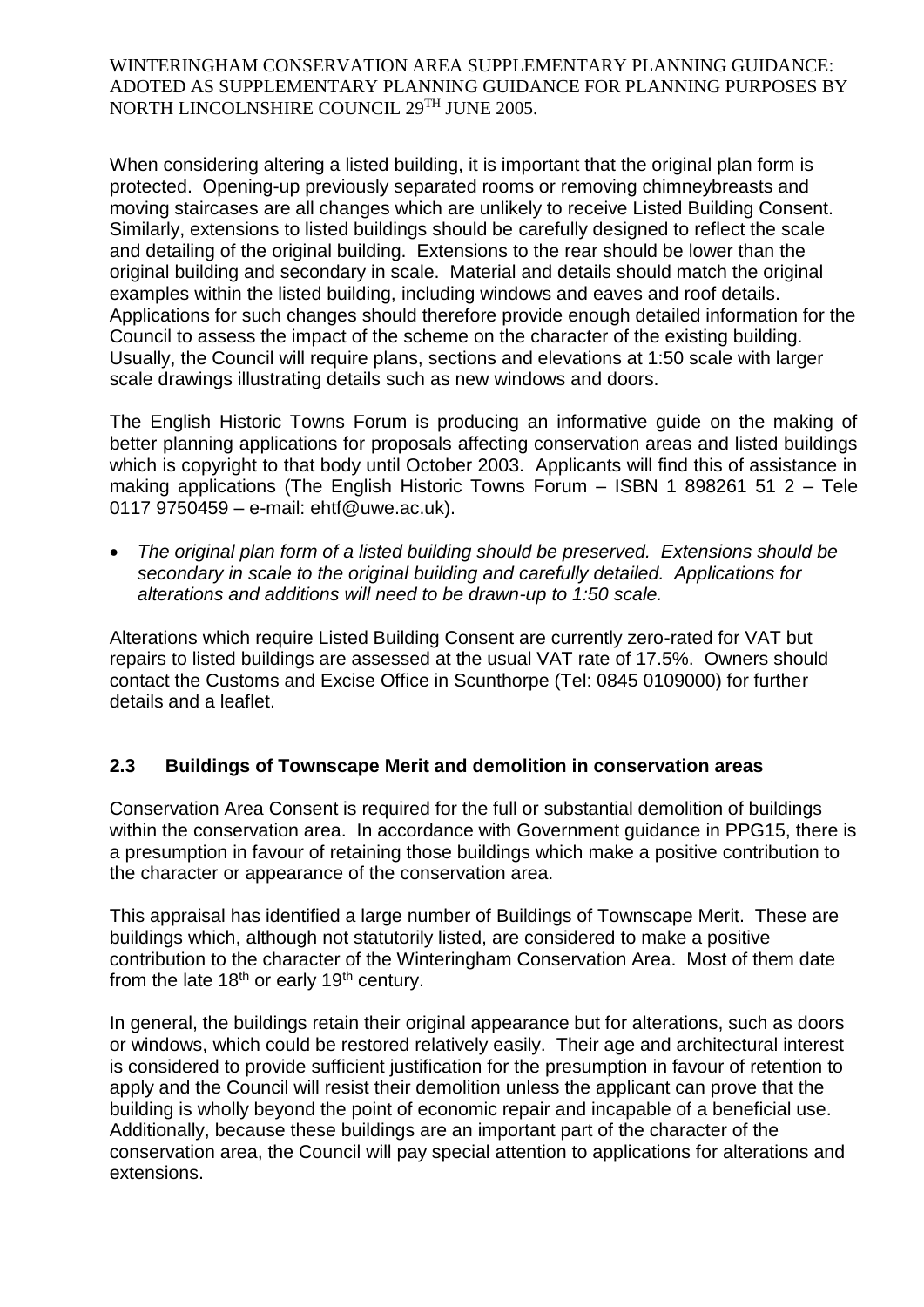- *North Lincolnshire Council will resist applications to demolish all or a substantial part of any building identified as a "Building of Townscape Merit". Additionally, alterations and extensions to these buildings will have to be particularly sensitively designed and take into account their historic and architectural interest.*
- *Every effort should be made to retain all existing traditional architectural features of these buildings the removal or loss of which will need to be fully justified within the context of any adverse impacts which this loss will have on the character and appearance of the Conservation Area. Alterations will need to incorporate matching designs and materials appropriate to the age and character of the building.*

## **2.4Other buildings – Neutral buildings and negative buildings in their present form.**

Neutral buildings are older buildings, which have been altered or modern buildings the design of which is considered to be reasonably in keeping with the surrounding area.

Negative buildings are buildings, which, *in their present form*, conflict with the traditional character of the Conservation Area as identified in the character appraisal document for it. Whilst these buildings do not contribute as much to the area character as buildings of townscape merit they can be renovated sympathetically incorporating traditional designs and materials appropriate to the conservation area.

- *Alterations to neutral buildings and negative buildings shall incorporate traditional materials and designs that are associated with the key buildings in the conservation area (listed buildings and buildings of townscape merit.)*
- *Demolition of these buildings would only be considered replaced with a quality building that has been specifically designed to preserve and enhance the character of the conservation area.*

## **2.5 New development.**

Policies for new development in conservation areas throughout North Lincolnshire are included in the Local Plan in the chapter on the Historic Environment (policies HE2, HE3 and HE4). Additionally, the same Plan includes Supplementary Planning Guidance, which provides detailed advice on house extensions. While this is general advice, it is nonetheless relevant to Winteringham.

While some parts of the conservation area, such as High and Low Burgage, are relatively dense, building densities are in generally fairly low throughout the village. The space between buildings is an important part of the area's historical character. This is particularly apparent in the larger gardens and the remaining and former farmyards. While these spaces have, in the past, provided opportunities for development, this has not generally reinforced that character. In future, therefore, when development opportunities do arise, the following criteria will apply to the new scheme: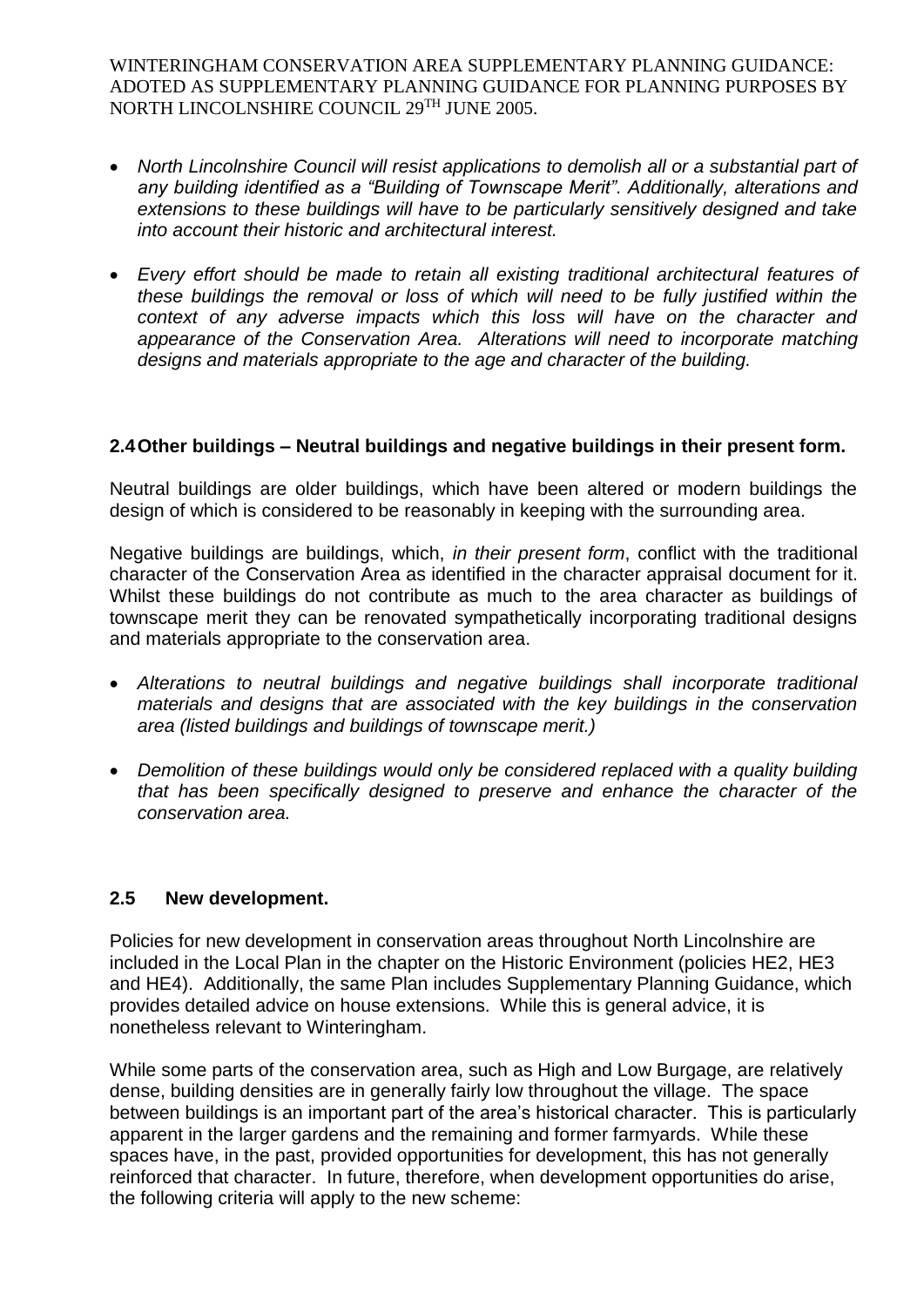# **Siting**

Historically, most buildings in the village have been built at the front of the plots, giving a distinct building line at the edge of the pavement or set back slightly behind small front gardens. Where access was needed through to the rear of the plot, houses were sometimes built at right angles to the road. These simple rules tend not to have been observed in the 20<sup>th</sup> century, when houses have generally been built in the centre of their plots and in culs-de-sac. This has undermined the established character and lead to buildings intruding on significant views into the village from outside the conservation area.

- *New housing will generally be sited to conform with building lines at, or close to, the edge of the pavement*
- *New development will not be permitted where it will detract from the character of significant open spaces in the conservation area.*

# **Design**

The principal aim of new development should be to assimilate into its surroundings rather than making a complete contrast. This is because the attractiveness of the village relies on the visual cohesiveness of the streetscape. It does not mean that new buildings have to be replicas of old ones, but rather that their forms should be determined by traditional building depths, spans and roof pitches. In this way, continuity can be maintained as history evolves.

A major problem with modern bungalows has been their considerable building depth. This requires large roof-spans, which in turn produce the uncharacteristic proportions of expansive roofs on relatively small buildings.

Further details of fenestration, eaves, verges or chimneystacks can also be borrowed from local examples to good advantage, for instance eaves detailing with exposed rafter feet rather than modern fascias and soffits.

 *All new development should therefore reflect the scale and materials of adjoining property. The form of any new building, including its height, relationship to the street, and any rear extensions, should be sympathetic to the surrounding buildings. The addition of chimneystacks in some locations may be required, to ensure compatibility with adjoining properties. A number of sites have been identified which would benefit from the reintroduction of the historic building line to enclose the street.*

# **Materials.**

Winteringham's traditional character relies strongly on a restricted palette of materials. Walls are either roughly coursed local limestone, sometimes with contrasting red brick for details such as quoins and arches, or wholly of red brick. Roofs are clay Lincolnshire pantiles or Welsh slate. Joinery is timber or iron. Departure from this norm, particularly the use of harsh bricks, renders and imitation materials, is a primary cause of discordance in the conservation area.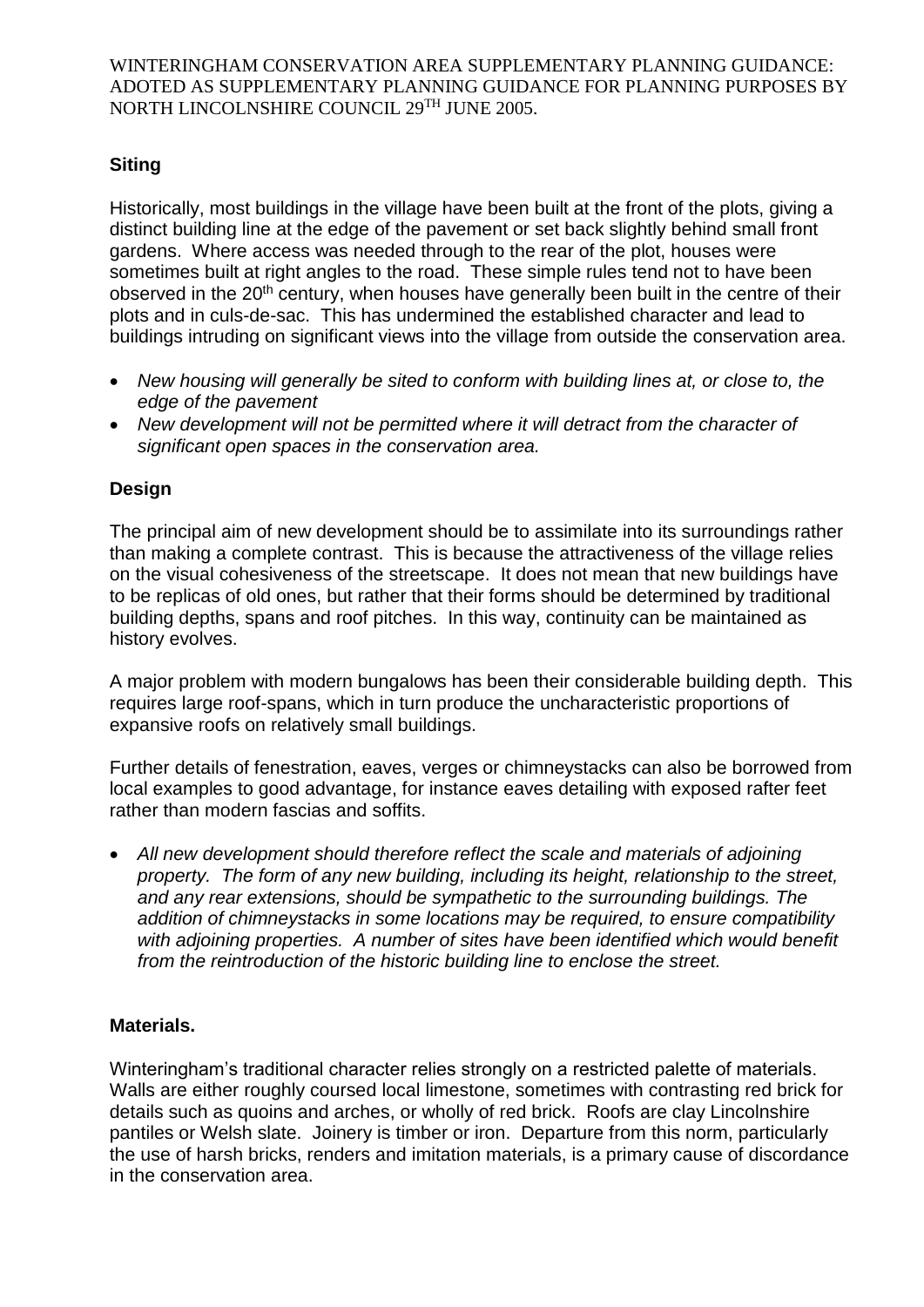Modern, machine-made flat clay tiles will rarely be acceptable, neither will concrete tiles, artificial slate or plastic doors and windows. Windows should be traditionally detailed with vertically or horizontally sliding sashes, or casements fitted flush with their frames. Tophung false "sashes" are not suitable. Front doors should be made from timber, planked or with recessed moulded panels. All timber should be painted not stained.

 *A limited range of traditional materials and details should be specified for new development in Winteringham.*

# **Shopfronts.**

Any new shopfronts in Winteringham should reflect local traditions and should therefore be constructed of timber with a sloping fascia, supported on pilasters or corbels, with a panelled stall-riser beneath. If security shutters are required, they should be positioned inside the shopfront. Shopfronts should be painted not stained. Shop signs should be limited to a simple painted fascia, although traditional hanging signs may be considered acceptable. If external lighting is required, it should be provided by individual spotlights, carefully positioned above the fascia. Internally illuminated letters or plastic fascia signs will not usually be accepted.

 *New shopfronts should be built in timber, traditionally detailed, and carefully illuminated.*

# **Uses.**

The buildings of Winteringham are almost entirely in residential use but the Council accepts the case for alternative uses where they can be shown to meet definite local needs.

# **2.6 Protection of views and focal points**

The Church of All Saints is the primary landmark in the western half of the village. Standing in its churchyard, it is seen from West End and from the northern approaches.

Other significant views are those towards the War Memorial along West End, Silver Street and High Burgage. There are also important views out of the conservation area northwards from the churchyard and along Marsh Lane and Low Burgage, and eastwards from High Burgage.

 *The Council will protect the existing views within Winteringham, principally of the church and views along the townscape of the main historical streets. Views out of the conservation area, particularly to the north and east, will also be safeguarded. The churchyard and the crossroads at the War Memorial will continue to be the focal points of the village.*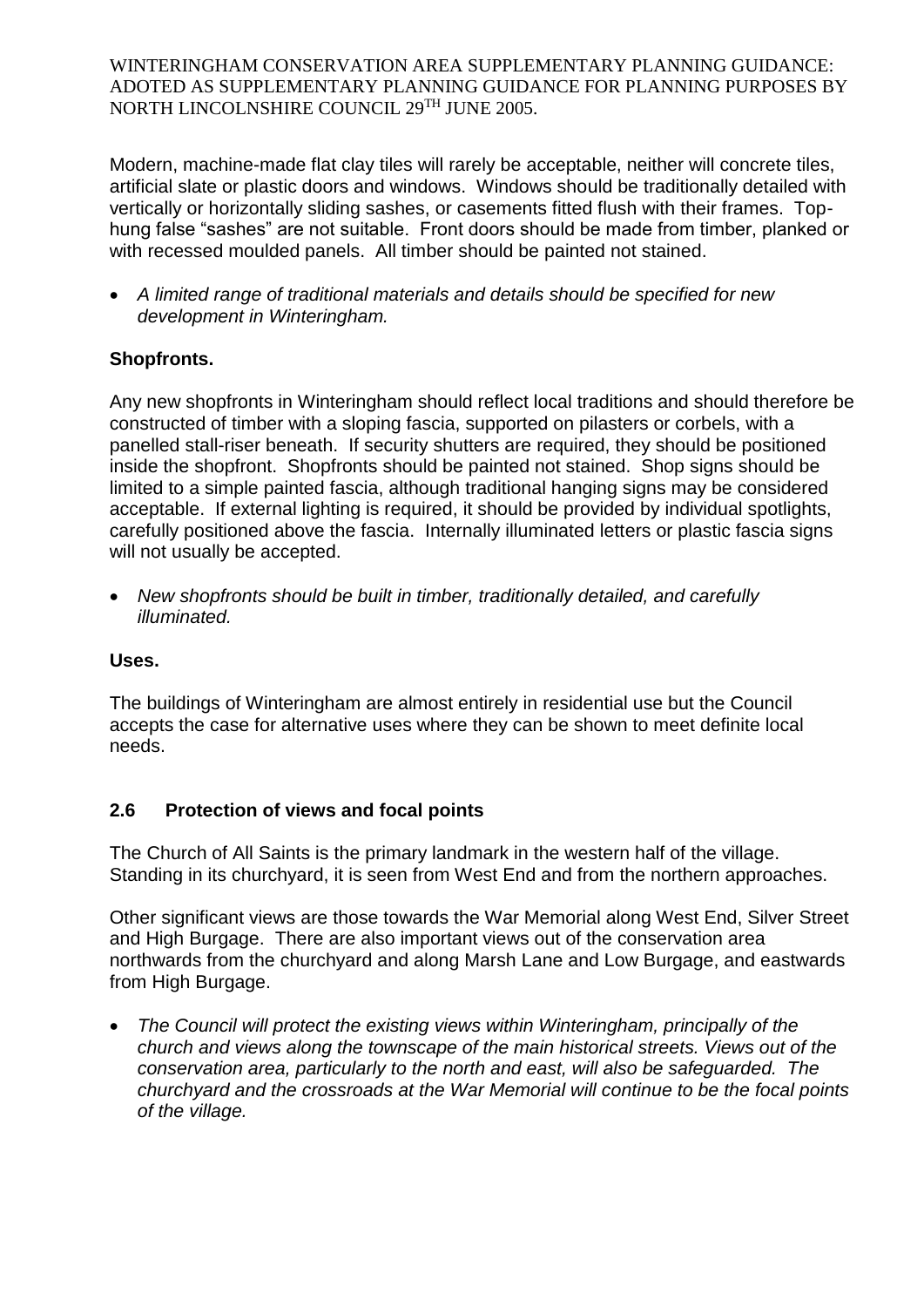# **2.7 Trees**

Trees are very important to the character and appearance of the conservation area and designation gives the Council powers to control what happens to them.

 *If you wish to lop, top or fell a tree in the conservation area that is not already covered by a Tree Preservation Order (TPO), the Council must be given six weeks written notice. During that period tree have legal protection equivalent to a TPO and the Council may make an order if it is considered appropriate. Proposals to prune a tree should clarify what is envisaged and the extent of the work. The removal of dead wood with secateurs or hand shears does not require consent.*

Trees which, whilst remaining healthy, have reached a stage in their development where the crown spread begins to get smaller are now generally regarded as 'veteran'. Such trees may not necessarily be particularly old, but the onset of old age may have been brought about by the tree's response to the surrounding environmental conditions (soil, air, water and nutrient availability). They may, therefore, exhibit increasing dieback of branches and their bark and trunks may contain significant amounts of dead wood. Whilst the removal of dead wood will not generally require consent from the Council, the treatment of older trees does need careful consideration and the Council can provide free advice. The Council is also producing Supplementary Planning Guidance on 'Trees and Development' and is looking to a long-term tree strategy that will involve new planting and additional Tree Preservation Orders.

 *The Council will seek to promote the dissemination and use of best practice techniques for the proper management of trees, particularly those regarded as 'veteran'.*

# **2.8 Environmental and street improvements**

The Council is committed to retaining the simple rural character of the conservation area by keeping street furniture and planting to a minimum. There is a case, however, for paving the footways and replacing concrete kerbs with stone or blue brick. These works will be considered as resources permit.

The long-term strategy of the Council is to seek the undergrounding of all overhead wires and the removal of telegraph poles in conservation areas. When this is achieved in Winteringham, there will be a need for a street lighting scheme using plain modern fittings mounted on simple columns or, preferably, on buildings. It will be important for the scheme to observe a lower level of lighting, appropriate to the rural character, rather than an urban brightness.

 *The Council will seek the removal of overhead wires and will promote a sensitive scheme for street lighting.*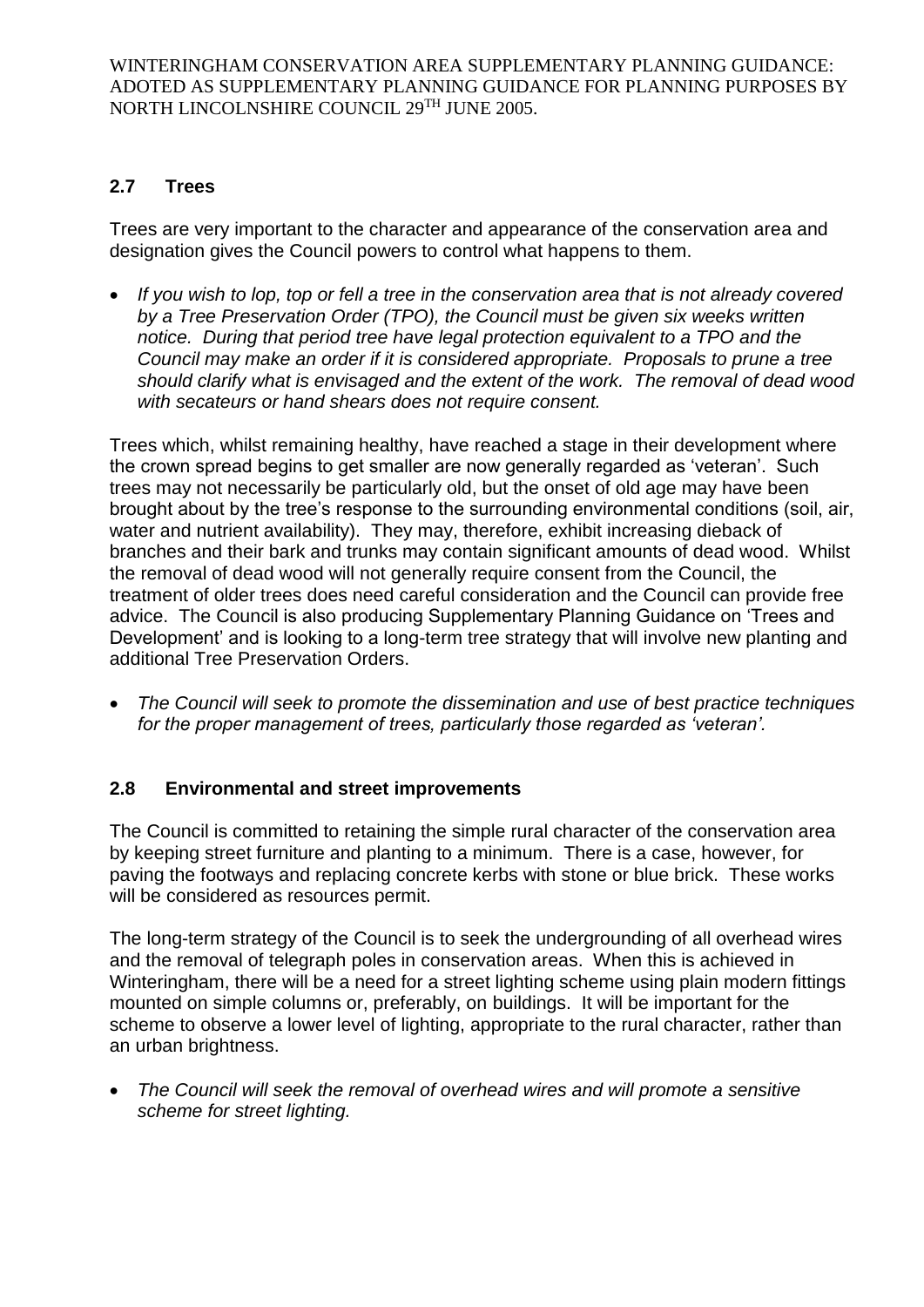## **2.9 How residents can help.**

The character of the Winteringham Conservation Area comes not only from the physical appearance of the village but also from the community who live and work in the area. The retention and enhancement of the character and appearance of Winteringham can therefore only be achieved by the residents and the Council working together.

Owners are responsible for the continued maintenance of their property and garden, and regular repair with traditional materials can help to retain the quality of the townscape. Local residents and amenity groups can also help by recording the local history and features of the area, and by passing on information about good local builders and suppliers of traditional materials and skills.

If you are considering undertaking any repairs or alterations to your property or land, the best approach is always to contact the Environment Team at North Lincolnshire Council for free advice before starting work.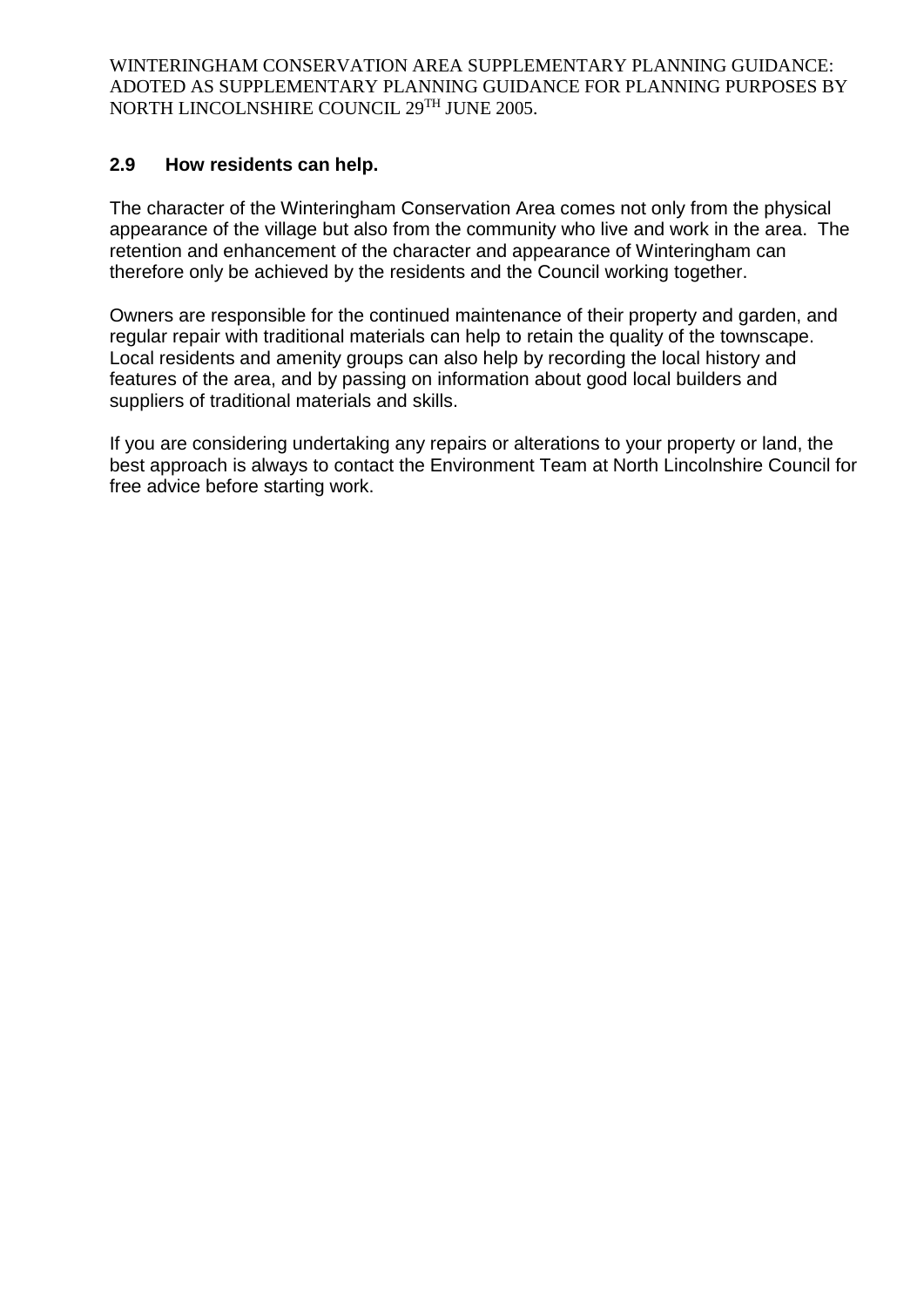### **Useful names and addresses.**

### **For specific information about the Winteringham Conservation Area, please contact:**

Edward Rychlak, Environment and Public Protection Department, North Lincolnshire Council, Church Square House, P O Box 42, Scunthorpe. North Lincolnshire DN15 6XQ (tel: 01726 297396)

#### **For general information relating to listed buildings and conservation areas, contact:**

English Heritage, 23 Savile Row, London W1X 1AB. General telephone inquiries: 020 7973 3000 Customer Services 020 7973 4916.

#### **For detailed advice on repairing and restoring Georgian houses, contact:**

The Georgian Group, 6 Fitzroy Square, London W1P 6DY. Telephone: 020 7377 1644

## **For "Care for Victorian Houses" leaflet, contact:**

The Victorian Society, 1 Priory Gardens, Bedford Park, London W4 1TT Telephone: 020 8994 1019

#### **For an excellent range of technical advice leaflets, contact:**

The Society for the Protection of Ancient Buildings (SPAB), 6 Fitzroy Square, London W1P 6DY. Tel: 020 7377 1644